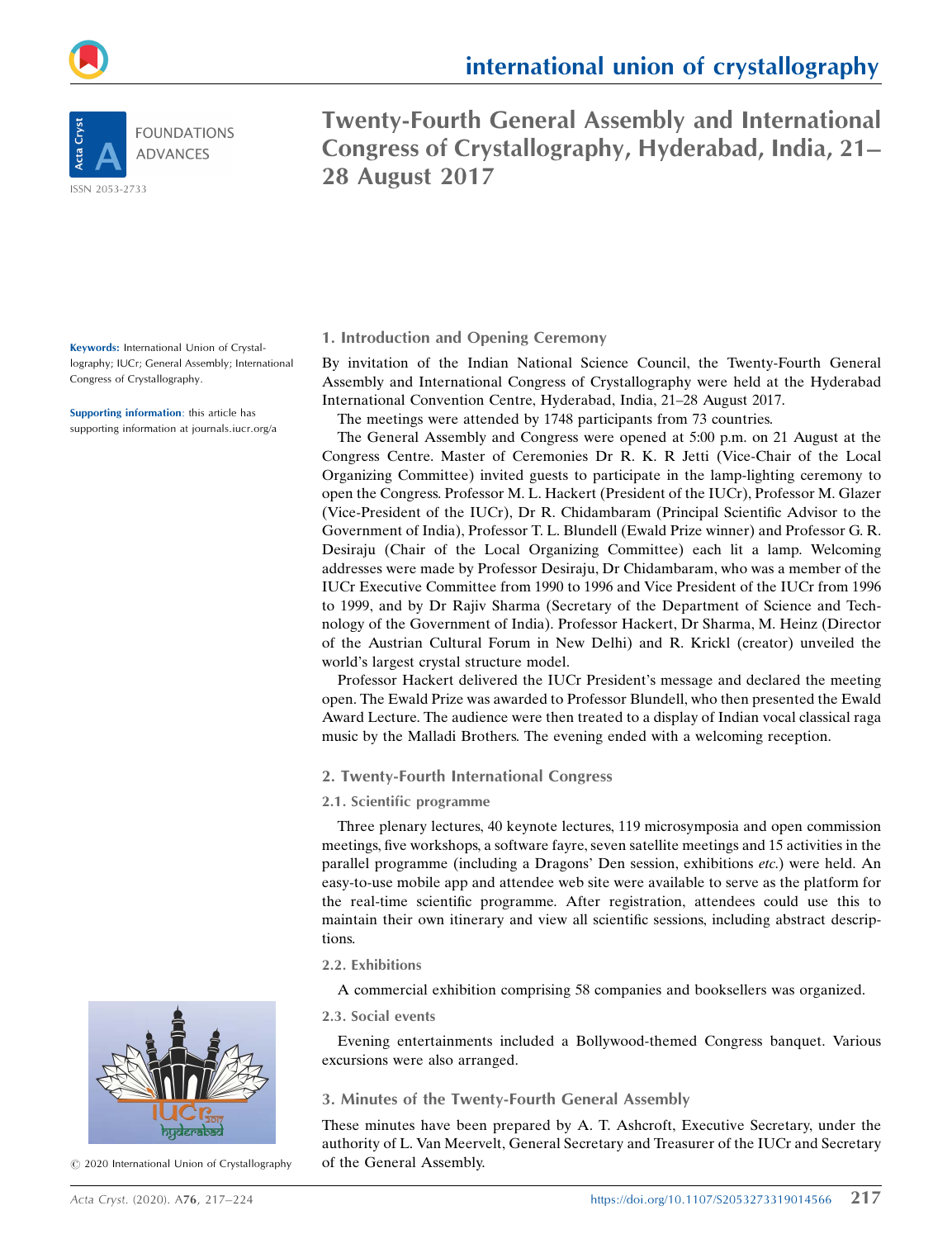#### 3.1. Introduction and list of delegates

Sessions of the General Assembly were held on the evenings of Tuesday 22 August, Wednesday 23 August and Saturday 26 August. The following attendance list gives the names of official delegates appointed by the Adhering Bodies (see Appendix D in the supporting information) and the alternates who substituted at one or more sessions. Dates of attendance are given in parentheses for those who were not present at every session. The names are listed by the countries to which the respective Adhering Bodies belong, and the number of votes of the Adhering Body is given in parentheses after the name of the country. The names of the Chairs of the delegations are given in bold where they are known; those of alternates are marked by an asterisk. There were no delegates from Greece, the Regional Committee of Crystallographers from Latvia and Ukraine, or Serbia.

Albania/Kosovo (1): D. Siliqi

Algeria (1): N. Benali-Cherif (22 and 26 August)

Argentina (1): D. G. Lamas

Australia (3): M. Parker, H. Maynard-Casely, C. Ling

Austria (1): K. Hradil

Bangladesh (1): A. Hussain

Belgium (2): J. Hadermann, D. Maes

Brazil (1): I. M. Carvalho de Abreu Fantini

Bulgaria (1): M. I. Aroyo

Cameroon (1): I. Tonle Kenfack

Canada (3): L. Dawe, P. Grochulski, T. Friscic (23 and 26 August), P. Mercier\* (22 August)

Chile (1): M. Fuentealba

China, People's Republic of (4): Xiao-Dong Su, Dachuan Yiu, XiaoXia Du, Song Gao (22 August), Tian Qiong Ma\* (23 and 26 August)

China, The Academy of Sciences Located in Taipei (2): C.-J. Chen, C.-H. Lee

Costa Rica (1): A. Araya

Croatia (1): M. Daković (22 August)

Czech/Slovak Republics (2): P. Mikulik, I. K. Smatanova (23 August), J. Moncol\* (22 and 26 August)

Denmark (1): J. Overgaard (23 August), J.-E. Jørgensen\* (22 and 26 August)

Egypt: G. S. Kamel

Finland (1): K. T. Rissanen (23 and 26 August)

France (4): S. Ravy, J.-P. Itié, R. Guinebretière, P. Guionneaau

Germany (4): S. Schorr, D. Többens, U. Kolb, W. Schmahl (23 and 26 August), C. Lehmann\* (22 August)

Hungary (1): P. Bombicz

India (3): S. C. Mande (26 August; refused entry to Congress Centre 22 and 23 August due to non-payment of registration fee), D. Pandey, R. Sankaranarayanan (present 22 and 26 August; boycotted 23 August)

Ireland, Republic of (1): P. McArdle (22 and 23 August) Israel (1): L. Meshi

Italy (3): G. Zanotti, F. Boscherini, A. Zappettini

Japan (4): A. Nakagawa, T. Kamiyama, H. Uekusa, G. Kurisu

Korea (1): M. S. Lah (22 and 23 August), T. S. Yoon\* (26 August) Mexico (1): J. Reyes Gasga Morocco (1): D. Zakaria The Netherlands (2): M. Lutz, B. Schierbeek (22 and 26 August) New Zealand (1): C. Squire Norway (1): C. H. Görbitz Poland (1): W. Paszkowicz Portugal (1): J. Rocha (22 and 23 August) Regional Committee: Indonesia/Malaysia/Thailand/ Vietnam (1): S. Adams (22 and 23 August) Russia (5): O. A. Alekseeva, E. V. Antipov (22 and 23 August), A. E. Blagov, Y. A. Dyakova, A. L. Vasiliev (23 and 26 August), R. A. Senin\* (22 and 26 August) Singapore (1): J. J. Vittal Slovenia (1): D. Turk (26 August) South Africa (2): D. G. Billing, C. Esterhuysen Spain (3): F. Lahoz, E. Molins, F. Gandara Sweden (2): Xiao-Dong Zou, S. Lidin Switzerland (2): P. Macchi, A. Linden Tunisia (1): M. Oumezzine Turkey (1): S. Ide (23 and 26 August) UK (5): L. Brammer, R. Cooper, S. J. Coles (22 and 26 August), A. Stanley (23 August), E. Garman, A. Maloney\* (22 August), G. Rosair\* (23 and 26 August) Uruguay (1): L. Suescun (22 and 26 August), J. A. Imelio\* (23 August) USA (5): J. Ng, C. Lind-Kovacs, A. Sarjeant (22 and 26 August), B. Campbell, S. Byram, I. Guzei\* (23 August) Venezuela (1): G. Diaz de Delgado Present as members of the Executive Committee: M. L. Hackert (President), M. Glazer (Vice-President), L. Van Meervelt (General Secretary and Treasurer), G. R. Desiraju (Immediate Past President), H. A. Dabkowska, W. Depmeier, J. M. Guss, R. Kuzel, S. Garcia-Granda, M. Takata (Ordinary

Members). M. H. Dacombe and A. T. Ashcroft were in attendance as outgoing and incoming Executive Secretary, respectively.

Representatives (non-voting) from the Regional Associates were seated with the delegates.

3.2. First Session, Tuesday 22 August 2017, 7:00 p.m.

(1) Introductory remarks by the President

Professor Hackert welcomed the delegates and observers, reviewed the financial state of the Union over the past triennium and emphasized that although the income from the publications remained strong and represented 86% of the Union's income, it would be important to find additional supplementary sources of income in the coming triennium. The President requested the delegates to approve two new items on the agenda.

(2) Procedural matters

In order to verify the list of voting delegates, the President requested the General Secretary to read this list, and asked delegates to indicate their presence when their names were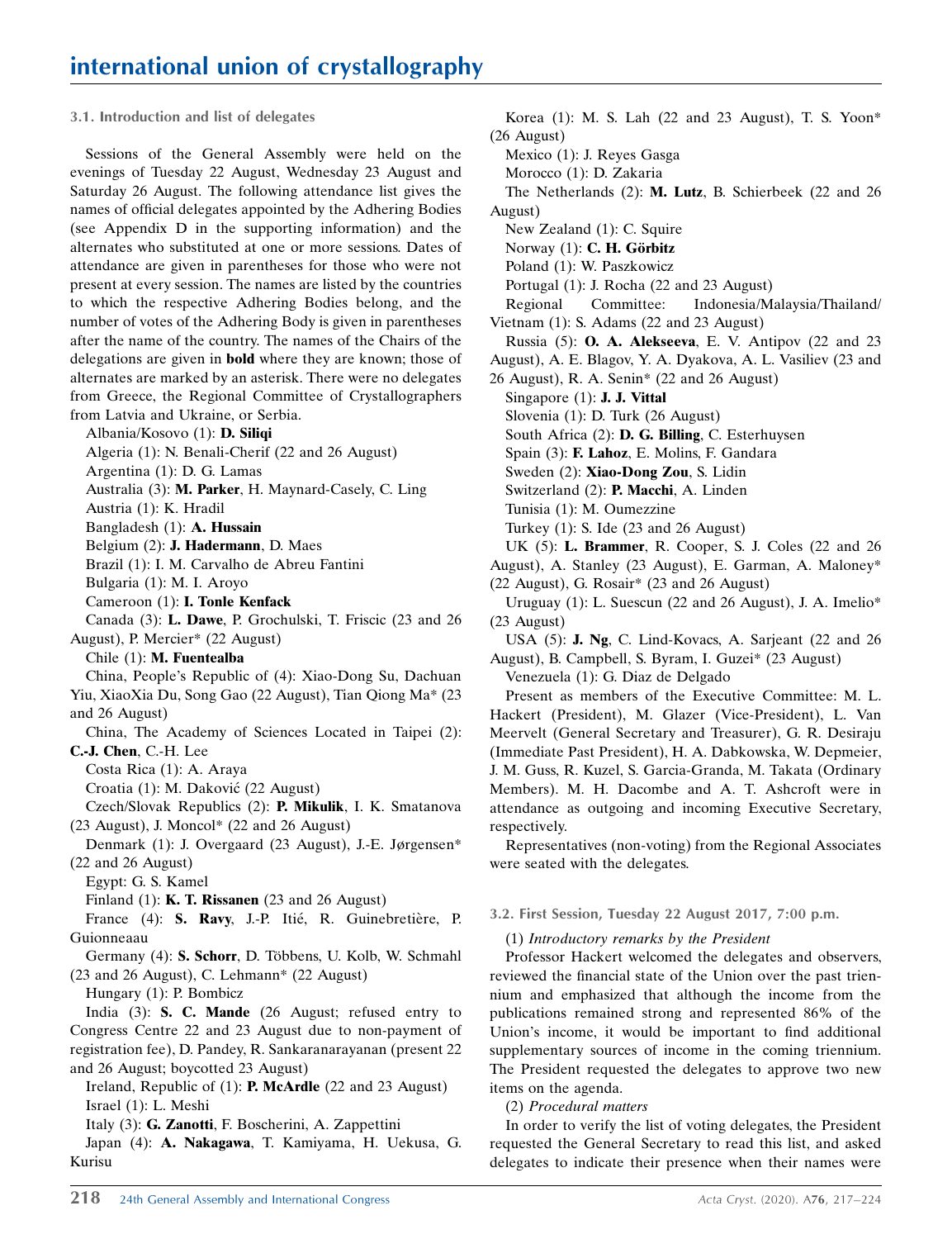called. Delegates were also asked to complete an attendance form.

Two delegates, one from Israel and one from Uruguay, were appointed to act as tellers when votes had to be counted during the Assembly.

After being used successfully in Montreal, electronic voting would be again be used for secret ballots.

(3) Approval of agenda

The agenda and appendices to the agenda had been distributed to Secretaries of National Committees in June 2017. The agenda, including the two new items [numbers (12) and (15)], were approved.

(4) Amendments to Statutes and By-Laws affecting adherence to the Union

The President reported that there were no proposals.

(5) Applications for membership of the Union

Applications for membership of the IUCr had been received from Albania and Kosovo (Category I), Bangladesh (Category I), Singapore (Category I), and Tunisia (Category I).

The applications were all accepted by the General Assembly.

(6) Withdrawal of Adhering Bodies

(a) Chile. The subscriptions due from the Adhering Body in Chile, Comisión Nacional de Investigación Cientifica y Tecnólgica, had not been paid for the years 2009, 2010, 2011 and 2012. Accordingly, the membership of the Adhering Body for Chile had been automatically suspended in February 2013, in accordance with Statute 9.6. At the meeting in Montreal in 2014, the President had indicated that the General Assembly could either confirm the withdrawal of Chile (in which case the membership arrears would be written off and Chile could reapply for membership in 2017) or allow the suspension of the membership to continue until such time as the arrears could be paid. The General Assembly had decided that the suspension of the Adhering Body for Chile should be continued until such time as the community in Chile could reorganize itself and pay its arrears. Shortly before the Congress, payment was received for 2009–2012, so Chile became eligible for reinstatement, and the General Assembly voted to reinstate Chile.

(b) Regional Committee of Crystallographers from Latvia and Ukraine. The Adhering Body had given notice of withdrawal from membership of the Union, in accordance with Statute 3.10. The Executive Committee recommended that the membership should be allowed to run down until the Regional Committee was automatically suspended and membership allowed to lapse. The General Assembly voted to approve this recommendation.

(7) Changes in names of Adhering Bodies

The change in name of the Adhering Body of Portugal from the Sociedade Portuguesa de Fisica to the Sociedade Portuguesa de Química was approved.

The change in name of the Adhering Body of Chile from the Comisión Nacional de Investigación Cientifica y Tecnólgica to the Asociación Chilena de Cristalografia was approved.

The change in name of the Adhering Body of the Regional Committee of Crystallographers from Bangladesh, Indonesia, Malaysia, Singapore, Thailand and Vietnam to the Regional Committee of Crystallographers from Indonesia, Malaysia, Thailand and Vietnam was accepted by the General Assembly.

(8) Changes in category of adherence of Adhering Bodies

The President reported that no application for a change in category of adherence had been received.

(9) Approval of minutes of Twenty-Third General Assembly

The minutes, which were contained in the published report of the Twenty-Third General Assembly and International Congress of Crystallography [Acta Cryst. (2016), A72, 85–167], were approved and two copies were signed by the President and the General Secretary, in accordance with By-Law 1.13. There were no matters arising from the minutes.

(10) Amendments to Statutes and By-Laws not affecting adherence to the Union

The President reported that there were no proposals.

(11) Report of Executive Committee

The report of the Executive Committee on the activities of the IUCr since the Twenty-Third General Assembly had been submitted to the National Committees and the Commissions in June 2017, in accordance with Statute 6.8, and is available as Appendix A1 in the supporting information.

The President praised the Executive Outreach Officer for a remarkably successful International Year of Crystallography (IYCr) programme and the creation of the Education and Outreach Fund to build on the legacy of IYCr. The President also congratulated the outgoing Executive Secretary on his retirement and thanked him for his years of outstanding service to great applause from the delegates. The incoming Executive Secretary was welcomed.

(12) Gender equality

The President reminded the delegates that there had been concern a few years ago about insufficient geographical diversity in the IUCr, which had resulted in a great deal of effort to improve this. He also reminded delegates that in his Newsletter articles since his election he had repeatedly stressed the need to promote all forms of diversity: geographical, age, academic discipline and, of course, gender. The Executive Committee were acutely aware of both the problem of the lack of gender balance at the present Congress and the level of concern amongst the crystallographic community about this. Consequently, the President presented a statement on gender diversity that had been approved by the Executive Committee and requested that the General Assembly endorse this:

The International Union of Crystallography strives to achieve gender balance in all its institutions and activities bearing in mind other diversity needs and its existing obligations to geographic and academic discipline representation where appropriate.

To achieve this aim the IUCr will adopt procedures to promote gender balance in respect of all of its activities including selection of candidates for positions on its Committees and Commissions. Those seeking support from the Union for Congresses, meetings, workshops and schools will also have to demonstrate their efforts to address gender balance.

The General Assembly voted to approve the statement but delegates urged the Executive Committee to ensure that this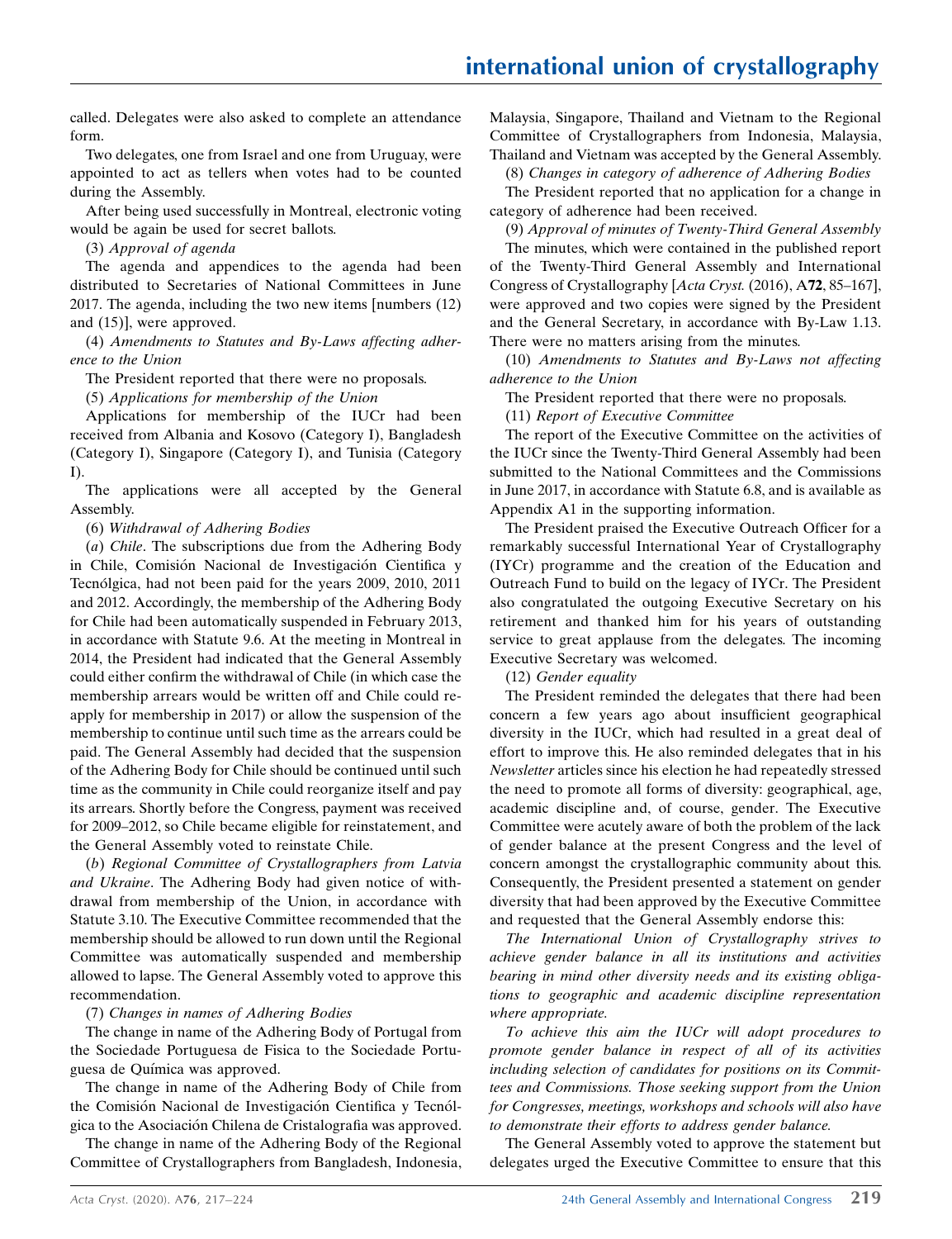was being enforced. The Executive Committee were also requested to ensure that gender-balance statistics for all IUCrsponsored meetings were made public.

#### (13) Financial report

A financial report, covering the calendar years 2014, 2015 and 2016, had been prepared by the Treasurer and had been submitted to the National Committees and the Commissions in June 2017. The report is available as Appendix A2 in the supporting information.

The Treasurer reported the composition of the Finance Committee. The Union operated in three currencies: member subscriptions were largely paid in CHF; one-third of the investments, most of the income and most expenses were in GBP; and two-thirds of the investments and some expenses were in USD. The accounts had to be prepared in CHF, which meant that a strong Swiss franc reduced the value of the assets given in the accounts when expressed in CHF. From the next triennium accounts will be presented in USD as allowed by Swiss law.

The Treasurer presented graphs showing a steady drop in income, along with a rise in expenditure due to IYCr (more events and recruitment of extra staff), which had then been reduced by cost-cutting measures but had still resulted in an operating loss for four consecutive years. The reduction in income was due to fewer articles being published and reduced income from investments. The Treasurer reported that losses were shrinking and he was hopeful that there would not be a deficit for much longer.

The annual turnover was about CHF 5 000 000, and assets at this level were required. The intention was to make a small profit so that the services provided to crystallographers through the Research and Education Fund, the President's Fund and the Ewald Fund could be maintained and developed. The Finance Committee had implemented measures to improve the situation, with the aim of saving USD 250 000 per year, including launching the Associates Programme, increasing open-access fees, obtaining grants from ICSU to support outreach activities and reducing editorial honoraria. The Business Development Manager was also being encouraged to generate new advertising income and raise funds from charitable bodies. New arrangements with future Congress organisers would also increase the profitability of Congresses for the IUCr.

## (14) Ewald Prize

Details of the prize, awarded to Professor T. Blundell at the Opening Ceremony, and the citation are given in Appendix A3 in the supporting information.

## (15) Bragg Prize

The Vice-President presented a proposal from the Executive Committee to initiate a new prize commemorating W. H. and W. L. Bragg to recognise scientists in the early stages of their careers. The value of the prize was intended to be smaller than the Ewald Prize and financed by private money, some of which had already been donated. After a lively discussion about how 'early stage' could be defined, it was agreed that the motion to create the prize be approved so that it could be awarded at the next Congress, but that the criteria for 'early stage' be defined in the interim and discussed at the next General Assembly.

(16) International Year of Crystallography

The Executive Outreach Officer (M. Zema) was thanked again by the President for all he had done for the Union. Dr Zema was keen to stress the contributions of others to the IYCr, including the past and present Executive Committees, current and past Presidents, and the staff in Chester. The Outreach Officer also stressed the contributions of many volunteers around the globe. While it was impossible to report all of the activities, the IYCr web site was still running and showed more than 500 events; many others were also held. The IYCr activities had expanded the geography of crystallography, so the increase in the numbers of applications for membership of the IUCr were also an outcome of the IYCr.

The Outreach Officer showed graphs of the main activities for the IYCr in the main target regions of Africa, South East Asia and Latin America, including Open Labs in many different countries and three Summit meetings. The Closing Ceremony was very successful; it was held in Rabat, Morocco, as the proposal to hold the IYCr had come from Morocco and the IUCr wanted to acknowledge this by holding the ceremony there. The final resolution for the IYCr, 'Crystallography for the Next Generation', was to create a legacy, and this has been signed up to by all the delegates present at the ceremony and by many others afterwards. The resolution was also undersigned by the Presidents and/or Directors of numerous international institutions, including UNESCO, ICSU, TWAS, IUPAC, IUPAP, IUBMB and IMA. The Outreach Officer stressed the need to build on the success of the IYCr, and the necessity of finding the finances to do that. The IYCr was the first International Year to have received no funding from UNESCO, so all the funding had come from the IUCr and from a fundraising campaign with sponsors. In order for the outreach activities to continue, crystallographers were encouraged to publish in IUCr journals and to join the Associates Programme, as those were the routes by which the IUCr could raise the funds to continue to support this.

The Outreach Officer reported that an ICSU grant of USD 30 000 had been obtained to build outreach in Africa, and the first pan-African crystallography conference had resulted. A second grant from ICSU had been obtained in partnership with IUPAP for EUR 300 000 on Utilization of Light Source and Crystallographic Sciences to Facilitate the Enhancement of Knowledge and Improve the Economic and Social Conditions in Targeted Regions of the World.

## (17) IUCr Associates Programme

The Business Development Manager (J. Agbenyega) described the new programme and how it was hoped it would both bring crystallographers together and raise funds for the IUCr to continue its education and outreach activities. He also described other activities designed to increase the IUCr's revenue, including new advertising opportunities, webinars and funding applications.

The President then adjourned the session at 9:30 p.m.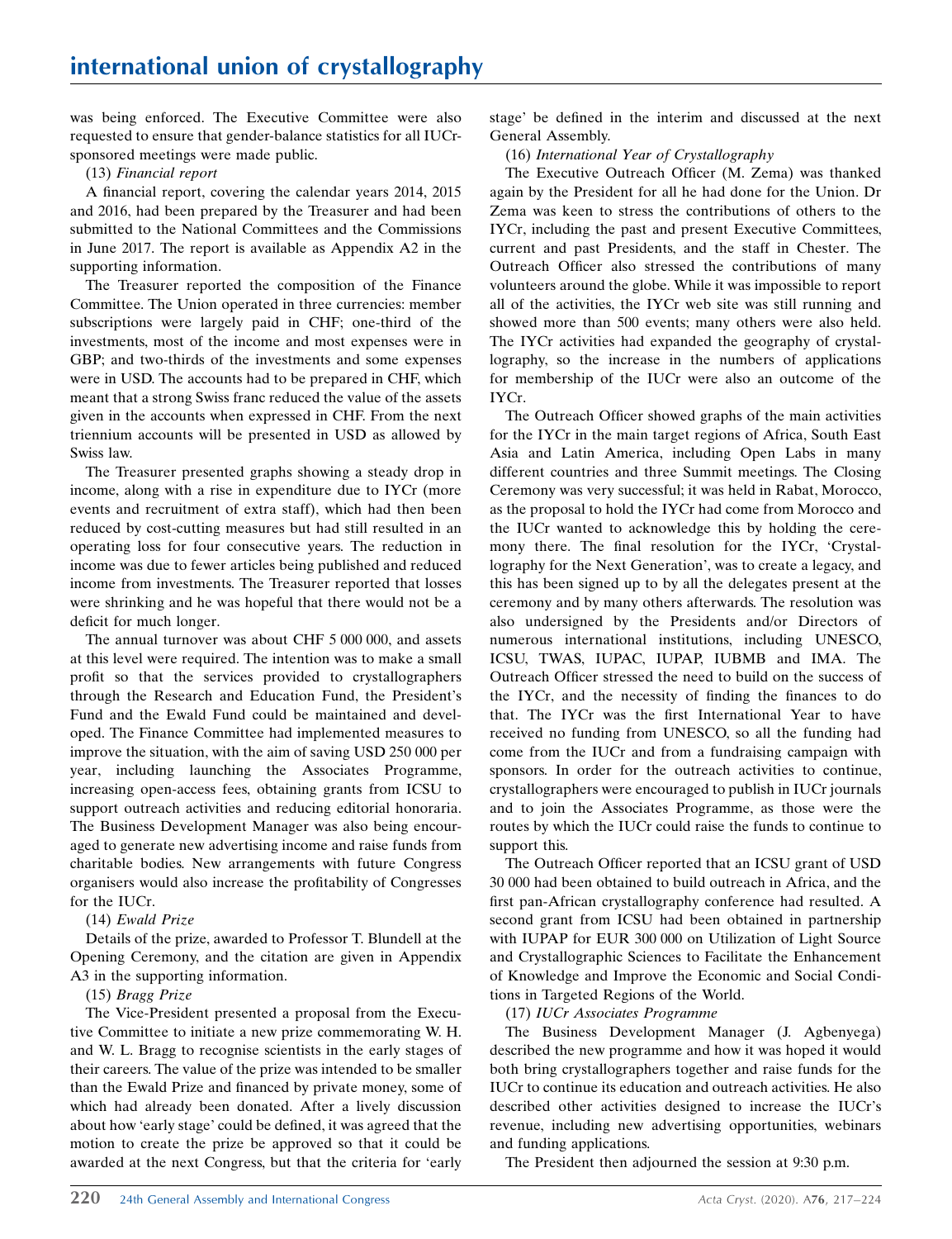3.3. Second Session, Wednesday 23 August, 2017, 7:00 p.m.

#### (18) Commission on Journals

The report of the Commission on Journals had been distributed to the National Committees and the Commissions in June 2017, and is given in Appendix A6.1 in the supporting information.

As the Editor-in-chief had not been able to obtain a visa to travel to India, the Executive Managing Editor (P. R. Strickland) addressed the General Assembly. He remarked that the IUCr has been publishing data with articles since 1991, and other publishers have only recently started to copy this, and that the IUCr journals were able to do this due to the introduction of the Crystallographic Information File (CIF) specification in the early 1990s. In the last triennium, the IUCr journals had been trying to increase their influence and broaden their scope in order to cover all of the topics being covered by the Commissions, but there was still some work to do on that. The IUCr staff were also doing work on behalf of their authors to publicise their articles once they are published.

In the last triennium, IUCr journals had published more than 20 special issues and had also commissioned many individual articles, such as topical reviews, lead articles and feature articles. The plan was to continue with this as they had been generally well cited and helped the journals to improve their impact factors. IUCr journals had also started to publish commentaries on papers, and authors who had received this extra service had been pleased with this.

The Executive Managing Editor concluded by reminding the delegates that if they value the IUCr they should send their best papers to IUCr journals. He thanked all the authors, editors and reviewers, and stated that it was a pleasure to work for the Union and to come to the conference to meet editors and reviewers.

The President reminded the delegates that this is their Union, and that the idea of the Union was to set standards and to create publications in which to publish crystallographers' work.

E. Garman thanked the staff in Chester, a sentiment that was seconded by M. Weiss, who also questioned the lack of an Open Commission on Journals Meeting at this Congress.

The report was accepted by the General Assembly.

(19) Commission on International Tables

The report by the Chair of the Commission on International Tables had been distributed to the National Committees and the Commissions in June 2017, and is available in Appendix A6.2 in the supporting information.

The Chair (Professor C. P. Brock) summarized the status of all the volumes and reported that a new Volume H, Powder Diffraction, would be available in late 2017 or early 2018 and would have electronic appendices. Volume I was described as being under intense development since the last triennium, and Professor Brock informed the delegates that the Commission on Magnetic Structures had an outline for a new volume. She thanked M. I. Aroyo for the fantastic job he had done in getting the new edition of Volume A published.

Professor Brock reminded the delegates that while the volumes on symmetry did not change very quickly, the later handbook volumes were very time sensitive, with a danger of being out of date by the time they were published. The other volumes were described as being somewhere in between. Professor Brock stated that, in light of this, a proposal was under consideration for putting contributions for new and revised volumes online before the whole volume was published. She advised the delegates that this would not apply to Volumes A, A1 or E, and would be most useful for Volumes F through I (on XAFS). This would provide an advantage for authors who were prompt, and would prevent them from being irritated when volumes took longer than planned to publish. Professor Brock emphasized that this would not happen without the agreement of the office in Chester and the editors of that volume. She informed the delegates that this proposal had been presented to the Executive Committee the day before, and that they were happy for further discussions to take place. She urged any delegates with views on this to let her or Professor M. Glazer know. She concluded by saying that nothing could be done without the staff in the Chester office and that the editors were fantastic, and put a great deal of their energy into the series for little reward.

The General Assembly accepted the report.

(20) Committee for the Maintenance of the CIF Standard

The report of the Chair of the Committee for the Maintenance of the CIF Standard (COMCIFS) had been distributed to the National Committees and the Commissions in June 2017 and is given in Appendix A7 in the supporting information.

(21) IUCr Newsletter

The report of the Editors of the *IUCr Newsletter* had been distributed to the National Committees and the Commissions in June 2017 and can be found in Appendix A8 in the supporting information.

The President reported that production of the Newsletter would be moving to the office in Chester, and the format would change. He advised that much was still under discussion, but that different regional advertisers in different versions of the same Newsletter could be a possibility, and that the Newsletter might appoint Regional Editors.

W. L. Duax was thanked in his absence.

(22) Diffraction Data Deposition Working Group

The Chair of the Working Group (Professor J. R. Helliwell) encouraged the General Assembly to attend the keynote lecture on the following day for more detail of the work of the Group, but said that the findings of the Group would be confidential until released by the Executive Committee.

The Group strongly suggested having a checkCIF service for raw data to ensure that the IUCr was compliant with FAIR (Findable, Accessible, Interoperable, Reusable) principles for archived data, and to ensure that experimental variables were always included in diffraction data sets. The Group would transition into a standing Committee for Data (ComDat), and would meet the ICSU requirement that each Union should have a designated body that deals with data. ComDat would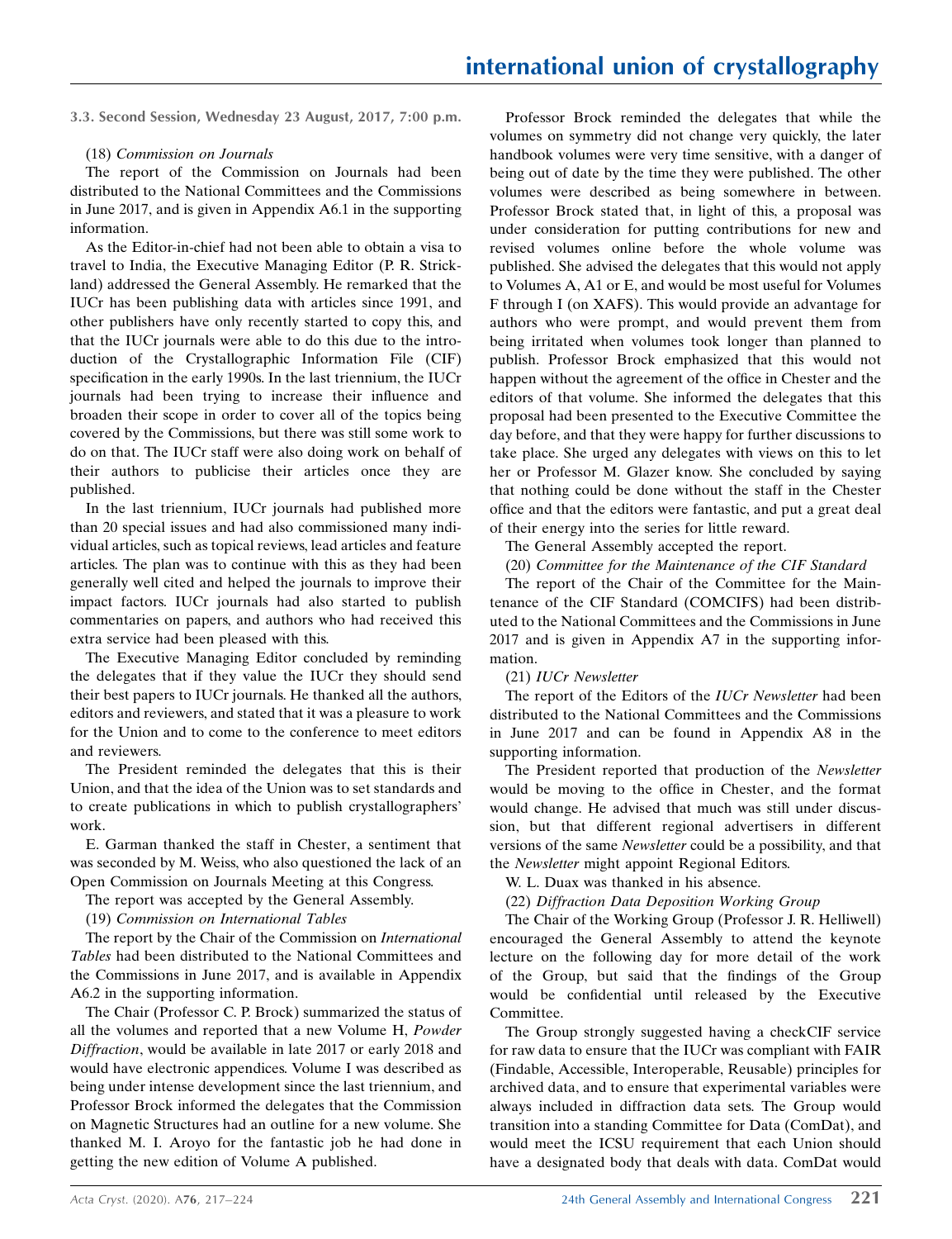also include database representatives, Commission members and consultants.

(23) IUCr/Oxford University Press Book Series Committee

Owing to the sad loss of D. Viterbo there was no Chair of the Committee. The President reported that no books had been published in 2016 or 2017, but Crystal Clear, a biography of Lord and Lady Bragg by M. Glazer, was published in 2015. A new Chair would be appointed at the meeting of the new and old Executive Committees on 27 August.

#### (24) Non-publishing Commissions

The reports of the Commissions on their activities since the Twenty-Third General Assembly had been distributed to the National Committees and the Commissions in June 2017. The reports are given in Appendix A6 in the supporting information.

The President reported that the Executive Committee had held in-depth discussions with the Chairs.

The General Assembly accepted all the reports.

(25) Proposals for new Commissions

The Executive Committee had established an ad interim Commission on Crystallography of Materials in July 2012, and the General Assembly in Montreal in 2015 had accepted the recommendation of the Executive Committee that the Commission should continue with an ad interim status until the next Congress, when its status would be reviewed. The Executive Committee recommended removing the ad interim status and making it a full Commission. This recommendation was accepted by the General Assembly.

Professor H. Dabkowska informed the General Assembly that a Commission on Space Science was due to be proposed by Professor J.-M. Garcia-Ruiz after a successful workshop in Puebla, Mexico, but Professor Garcia-Ruiz had been unable to attend the Congress for personal reasons, so the proposal would be delayed and there would be a Congress session about this on 27 August instead. The community were requested to provide feedback to determine whether a formal proposal would be made at the next Executive Committee meeting.

## (26) Review of existing Commissions

The President reported that the Executive Committee had considered the work of the Commissions and recommended that the name of the Commission on Charge, Spin and Momentum Density should be changed to Commission on Quantum Crystallography, as recommended by the Commission.

The General Assembly approved the change of name to Commission on Quantum Crystallography.

(27) Determination of number of elected members on each Commission

In accordance with Statute  $5.10(d)$  (see Appendix B in the supporting information), the Assembly had to determine the number of persons to be elected on the Commissions until the Twenty-Fifth General Assembly; these numbers did not include Chairs, Co-editors or ex officio members. The numbers of elected members approved by the General Assembly (Chairs not included) are set out below:

| 1. Commission on Journals |                                                           | $\theta$       |
|---------------------------|-----------------------------------------------------------|----------------|
|                           | 2. Commission on <i>International Tables</i>              | $\overline{0}$ |
|                           | 3. Commission on Aperiodic Crystals                       | 8              |
|                           | 4. Commission on Biological Macromolecules                | 13             |
|                           | 5. Commission on Crystal Growth and Characterization of   | 8              |
| Materials                 |                                                           |                |
|                           | 6. Commission on Crystallographic Computing               | 8              |
|                           | 7. Commission on Crystallographic Nomenclature            | $\theta$       |
|                           | 8. Commission on Crystallographic Teaching                | 8              |
|                           | 9. Commission on Crystallography in Art and Cultural      | $\overline{7}$ |
| Heritage                  |                                                           |                |
|                           | 10. Commission on Crystallography of Materials            | 7              |
|                           | 11. Commission on Electron Crystallography                | 9              |
|                           | 12. Commission on High Pressure                           | 9              |
|                           | 13. Commission on Inorganic and Mineral Structures        | 9              |
|                           | 14. Commission on Magnetic Structures                     | 9              |
|                           | 15. Commission on Mathematical and Theoretical            | 10             |
| Crystallography           |                                                           |                |
|                           | 16. Commission on Neutron Scattering                      | 8              |
|                           | 17. Commission on NMR Crystallography and Related Methods | 8              |
|                           | 18. Commission on Powder Diffraction                      | 9              |
|                           | 19. Commission on Quantum Crystallography                 | 9              |
|                           | 20. Commission on Small-Angle Scattering                  | 7              |
|                           | 21. Commission on Structural Chemistry                    | 9              |
|                           | 22. Commission on Synchrotron and XFEL Radiation          | 9              |
| 23. Commission on XAFS    |                                                           | 9              |

(28) Reports of Representatives on Regional and Scientific Associates

In accordance with Statute 8.5, the reports of the Representatives on Regional and Scientific Associates had been circulated with the agenda papers in June 2017 . These reports are available in Appendix A12 in the supporting information.

All the reports were accepted.

(29) Reports of Representatives on bodies not belonging to the Union

In accordance with Statute 8.5, the reports of the Representatives had been circulated with the agenda papers in June 2017. These reports are given as Appendix A13 in the supporting information.

All the reports were accepted.

(30) Sponsorship of meetings: Sub-committee on the Union Calendar

The report of the Chair had been distributed to the National Committees and the Commissions in June 2017 and is given in Appendix A11 in the supporting information.

The Committee was thanked for its hard work.

(31) Date and place of Twenty-Fifth General Assembly

The Twenty-Fifth General Assembly would be held in Prague, Czech Republic, August 2020, at the invitation of the Czech and Slovak Crystallographic Association.

(32) Determination of date and place of Twenty-Sixth General Assembly

In accordance with By-Law 1.3 the General Assembly could determine the place of the next but one General Assembly,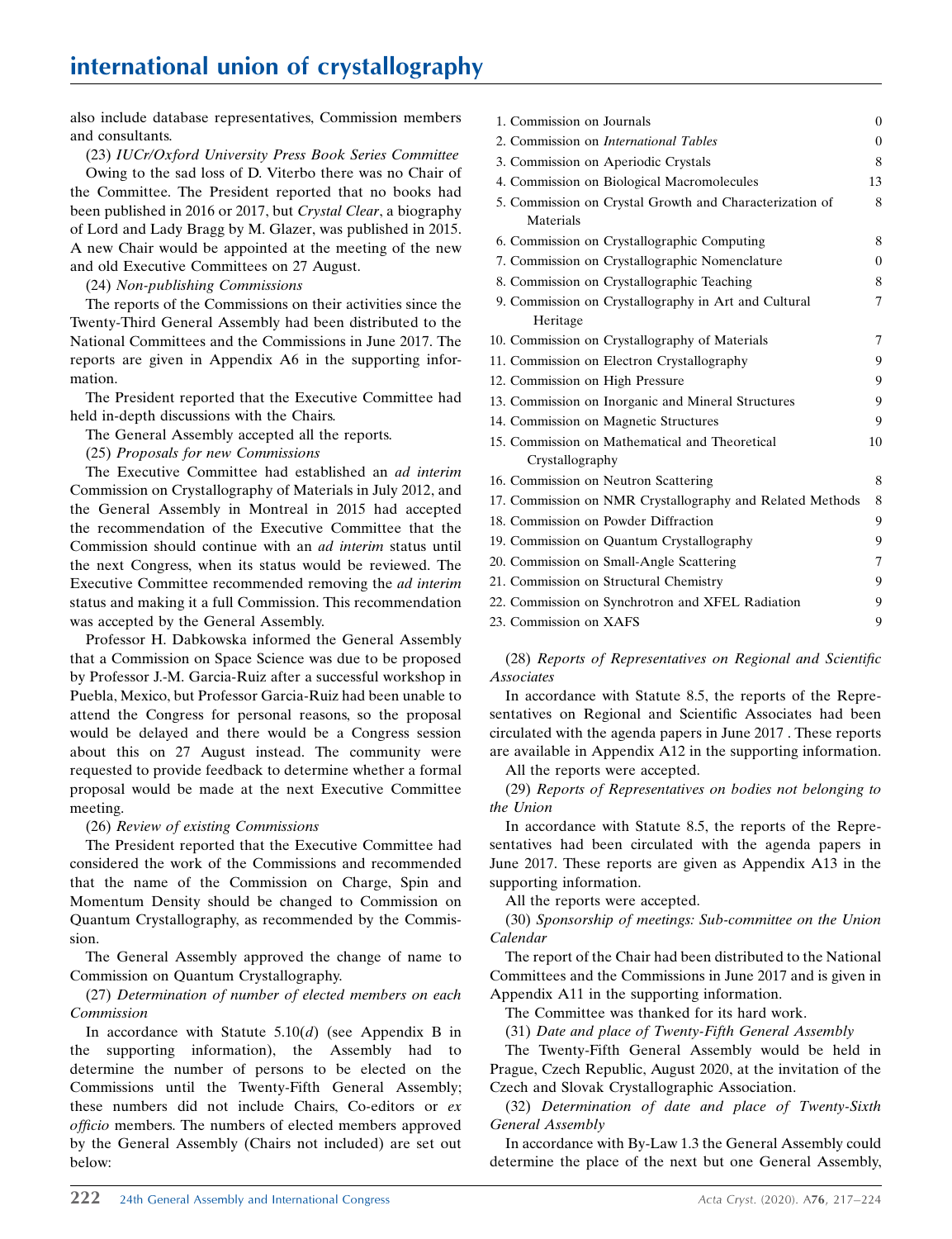namely the Twenty-Sixth General Assembly to be held in 2023. The President announced that invitations had been received from the Society of Crystallographers in Australia and New Zealand (SCANZ) to hold the Congress in Melbourne, Australia, and from the American Crystallographic Association (ACA) and the National Academy of Science of the USA to hold the Congress in San Diego, USA. He reported that the Executive Committee had considered the applications and found them to be in order. M. Parker presented the formal invitation for SCANZ and J. Ng presented the formal invitation for the ACA. A decision on which invitation to accept was delayed until the next session to give the delegates time to consider the choice [see Minute (33)]. Although they did not wish to be considered as hosts for the Twenty-Sixth General Assembly, there was a further presentation from D.-C. Yin from Xi'an City in China.

The President adjourned the session at 10:15 p.m.

3.4. Third Session, Saturday 26 August 2017, 7:00 p.m.

(33) Determination of date and place of Twenty-Sixth General Assembly (continued)

The General Assembly accepted the invitation to hold the Twenty-Sixth General Assembly in 2023 in Australia.

(34) Determination of general policy and timetable for period to Twenty-Fifth General Assembly

There were no comments on this item.

(35) Preliminary consideration of activities for period 2020– 2023

There were no comments on this item.

(36) Budget estimates for period to Twenty-Fifth General Assembly: determination of unit contribution

These budget estimates had been distributed with the agenda papers and are given as Appendix A14 in the supporting information.

The General Assembly accepted the budget estimates and approved the recommendation of the Executive Committee to continue the unit contribution unchanged, at CHF 1000, for the years 2018, 2019 and 2020.

(37) Confirmation of appointments of Editors of publications of the Union

In accordance with Statute 7.1, the initial appointments and the reappointments of the Editors of the publications of the IUCr were made by the Executive Committee and were subject to confirmation by the General Assembly.

The Assembly confirmed the following appointments and reappointments:

Editor-in-chief of IUCr Journals: S. S. Hasnain (UK)

Editor of Section A of Acta Crystallographica: S. J. L. Billinge (USA)

Editors of Section B of Acta Crystallographica: A. J. Blake (UK), M. de Boissieu (France) and A. Nangia (India)

Editors of Section C of Acta Crystallographica: L. R. Falvello (Spain), P. R. Raithby (UK) and J. White (Australia)

Editors of Section D of Acta Crystallographica: J. L. Martin (Australia) and R. J. Read (UK)

Editors of Section E of Acta Crystallographica: E. V. Boldyreva (Russia), C. Massera (Italy), H. Stoeckli-Evans (Switzerland) and L. Van Meervelt (Belgium)

Editor of Section F of Acta Crystallographica: M. J. van Raaij (Spain)

Editors of Journal of Applied Crystallography: A. J. Allen (USA), J. Hajdu (Sweden) and G. J. McIntyre (Australia)

Editors of Journal of Synchrotron Radiation: Y. Amemiya (Japan), M. Eriksson (Sweden) and I. Schlichting (Germany)

Editors of IUCrJ: D. Argyriou (Sweden), E. N. Baker (New Zealand), C. R. A. Catlow (UK), G. R. Desiraju (India) and J. C. H. Spence (USA)

Editors of IUCrData: W. T. A. Harrison (UK), J. Simpson (New Zealand), H. Stoeckli-Evans (Switzerland), E. R. T. Tiekink (Malaysia), L. Van Meervelt (Belgium) and M. Weil (Austria)

General Editor of International Tables: C. P. Brock (USA) Editor of Volume A: M. I. Aroyo (Spain)

Editors of Volume B: G. Chapuis (Switzerland) and M. Dusek (Czech Republic)

Editor of Volume C: T. R. Welberry (Australia)

Editor of Volume D: A. Authier (France)

Editor of Volume E: D. B. Litvin (USA)

Editors of Volume F: M. G. Rossmann (USA), E. Arnold (USA) and D. M. Himmel (USA)

Editors of Volume G: B. McMahon (UK) and J. Hester (Australia)

Editors of Volume H: C. J. Gilmore (UK), J. A. Kaduk (USA) and H. Schenk (The Netherlands)

Editors of Volume I: C. T. Chantler (Australia), F. Boscherini (Italy) and B. A. Bunker (USA)

Editor of Volume A1: U. Müller (Germany)

(38) Election of Chairs and members of Commissions

The nominations made by the Executive Committee for the Chairs and members of Commissions, after consultation with the Commissions through their Chairs, had been notified to delegates.

Since no other nominations had been made by the delegates, the persons recommended by the Executive Committee were considered elected.

The current full memberships of all the Commissions, including the ex officio members, together with the addresses of the Chairs, are given as Appendix C in the supporting information.

(39) Election of Representatives on bodies not belonging to the Union and on Regional and Scientific Associates

The nominations made by the Executive Committee for those Representatives to be elected by the General Assembly had been notified to delegates. As no other nominations were made, these persons were considered elected.

The names and addresses of the Representatives of the Union, including those appointed ex officio, are given in Appendix C in the supporting information.

(40) Election of Officers of the Union

The nominations made by the Executive Committee for Officers of the Union had been included in the agenda papers distributed in June 2017. S. Banerjee (India), W. Depmeier